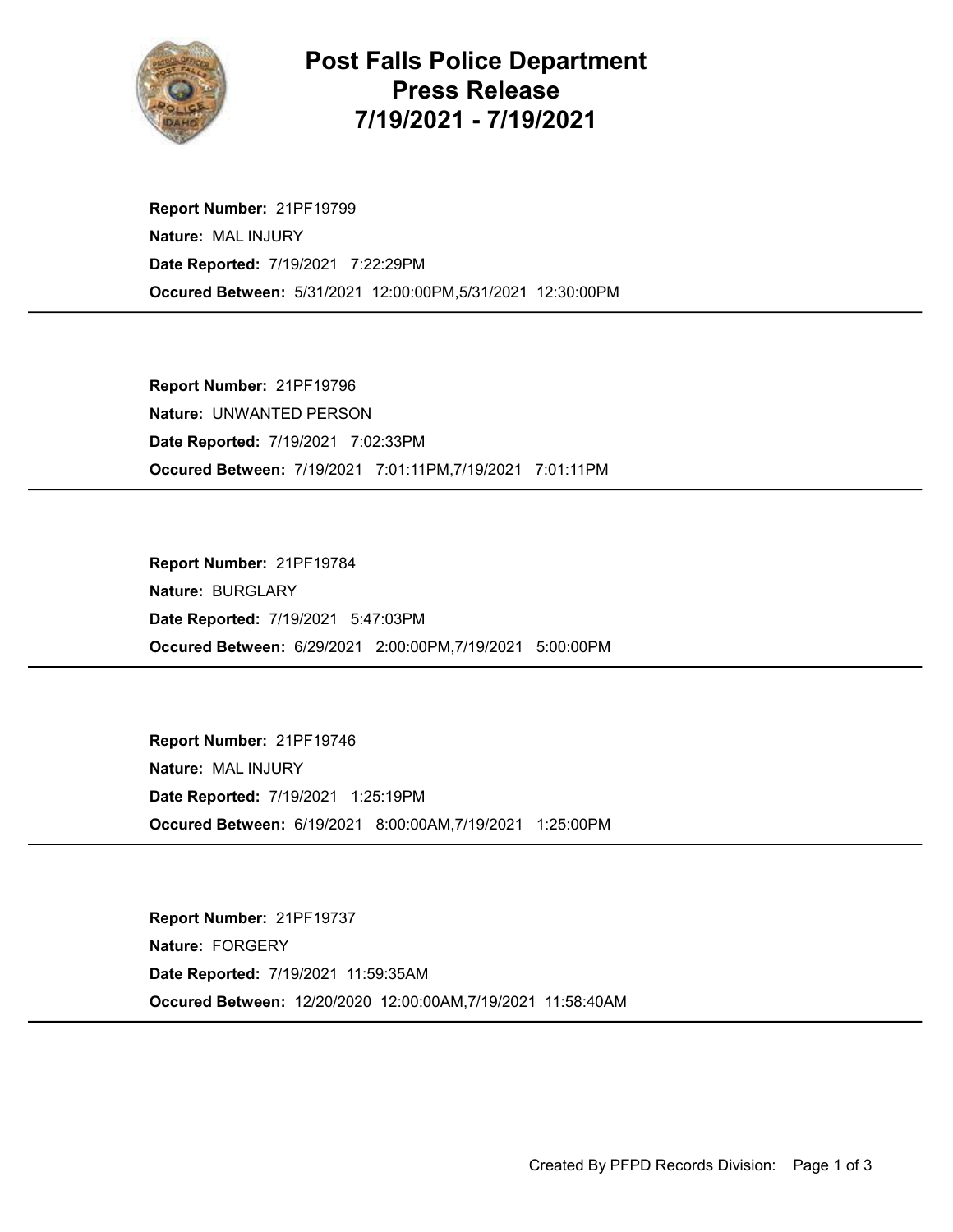Occured Between: 7/19/2021 11:49:39AM,7/19/2021 11:49:39AM Report Number: 21PF19736 Nature: ACCIDENT PD Date Reported: 7/19/2021 11:52:00AM

Occured Between: 3/1/2021 12:00:00AM,7/19/2021 10:47:20AM Report Number: 21PF19732 Nature: EXTORTION Date Reported: 7/19/2021 10:48:32AM

Occured Between: 7/19/2021 10:13:09AM,7/19/2021 10:13:09AM Report Number: 21PF19728 Nature: FOUND PROPERTY Date Reported: 7/19/2021 10:14:21AM

Occured Between: 7/19/2021 8:22:34AM,7/19/2021 8:22:34AM Report Number: 21PF19721 Nature: THEFT Date Reported: 7/19/2021 8:28:08AM

Occured Between: 7/19/2021 8:24:27AM,7/19/2021 8:24:27AM Report Number: 21PF19719 Nature: DRUGS Date Reported: 7/19/2021 8:24:59AM

Occured Between: 7/19/2021 8:13:19AM,7/19/2021 8:13:19AM Report Number: 21PF19718 Nature: FOUND PROPERTY Date Reported: 7/19/2021 8:14:04AM